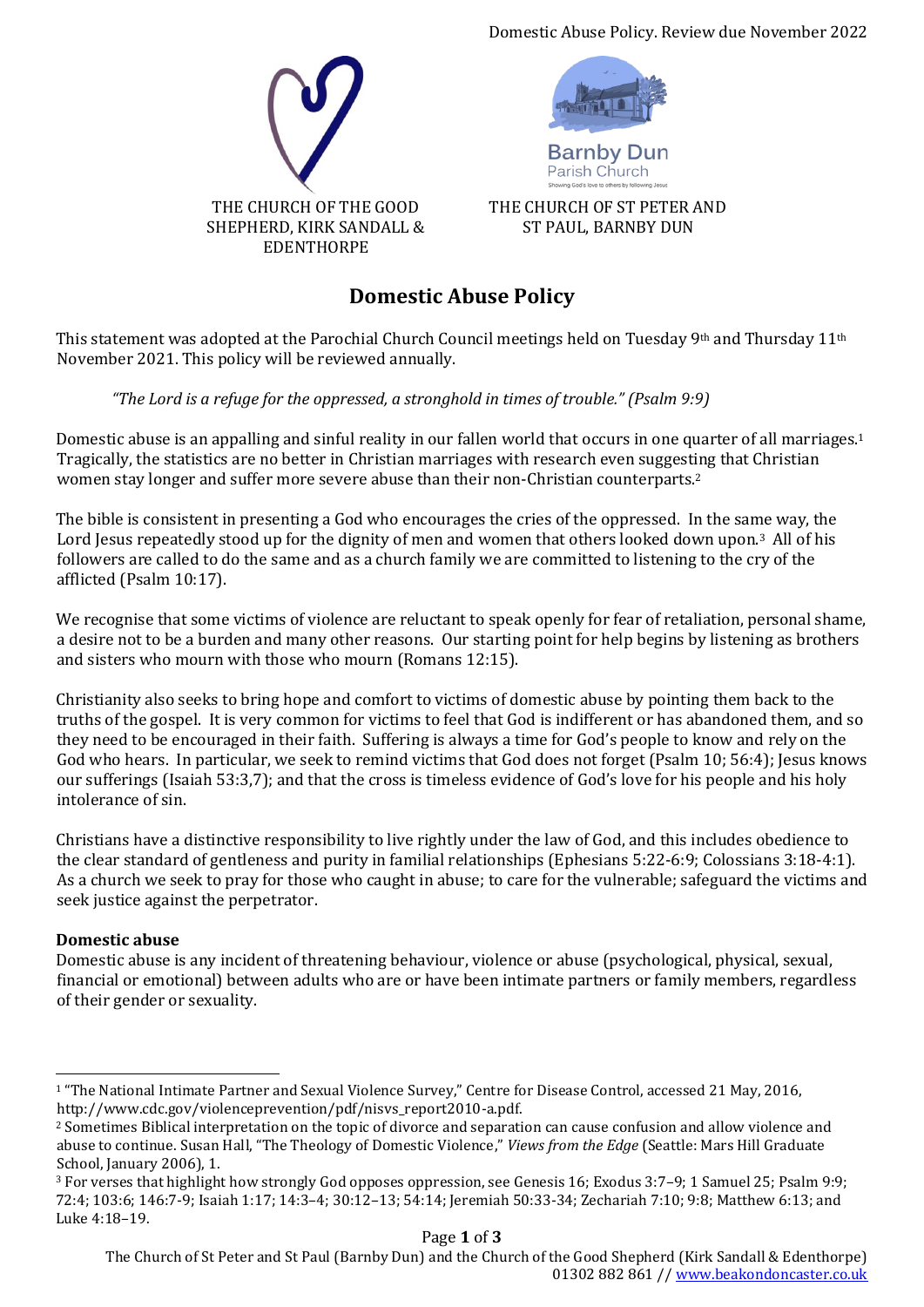In marriage, domestic abuse occurs when one spouse seeks to control and dominate the other through a pattern of coercive, controlling, and punishing behaviours. This can also be referred to under the biblical category of oppression that speaks to the domination involved.

The tactics used by an oppressive spouse can vary. They can be behaviours that prevent personal freedoms, induce fear, exploit, terrorise, humiliate, withhold resources, isolate, threaten, demand obedience or physically harm. Living under such evils harms the oppressed person's emotional, spiritual, physical, sexual, relational, and economic wellbeing.

#### **All forms of domestic abuse are wrong and must stop. We are committed to promoting and supporting environments which:**

- Ensure that all people feel welcomed, respected and safe from abuse
- Protect those vulnerable to domestic abuse from actual or potential harm
- Recognise equality amongst people and within relationships
- Enable and encourage concerns to be raised and responded to appropriately and consistently.

#### **We recognise that:**

- All forms of domestic abuse cause damage to the survivor and express an imbalance of power and relationship
- All survivors (regardless of age, disability, gender, racial heritage, religious belief, sexual orientation or identity) have the right to equal protection from all types of harm or abuse
- Domestic abuse can occur in all communities
- Domestic abuse may be a single incident, but is usually a systematic, repeated pattern which escalates in severity and frequency
- Domestic abuse, if witnessed or overheard by a child, is a form of abuse by the perpetrator of the abusive behaviour
- Working in partnership with children, adults and other agencies is essential in promoting the welfare of any child or adult suffering abuse.

#### **We will endeavour to respond to domestic abuse by:**

#### *In all our activities*

- Valuing, listening to and respecting both survivors and alleged or known perpetrators of domestic abuse
- Teaching and preaching against all forms of abuse and oppression and calling God's people to pursue holiness, seek justice, and offer compassion to those in need.

#### *In our publicity*

- Raising awareness about other agencies, support services, resources and expertise, through providing information in public and women-only areas of relevance to survivors, children and alleged or known perpetrators of domestic abuse
- Providing resources and training where they are needed.

#### *When concerns are raised*

- Ensuring that those who have experienced abuse can find safety and informed help
- Working with the appropriate statutory bodies during an investigation into domestic abuse, including when allegations are made against a member of the church community.

#### *In our care*

- Ensuring that informed and appropriate pastoral care is offered to any child, young person or adult who has suffered abuse
- Identifying and outlining the appropriate relationship of those with pastoral care responsibilities with both survivors and alleged or known perpetrators of domestic abuse.

# **What to do if you receive an allegation or suspect Domestic Abuse:**

If you suspect, or any allegation is made to you (by a child or an adult), that some form of abuse has taken place (whether in the context of a Church activity or elsewhere), please contact one of the 'responsible persons' listed below as soon as possible. In normal circumstances those nearer the top of the list should be approached first.

#### Page **2** of **3**

The Church of St Peter and St Paul (Barnby Dun) and the Church of the Good Shepherd (Kirk Sandall & Edenthorpe) 01302 882 861 /[/ www.beakondoncaster.co.uk](http://www.beakondoncaster.co.uk/)